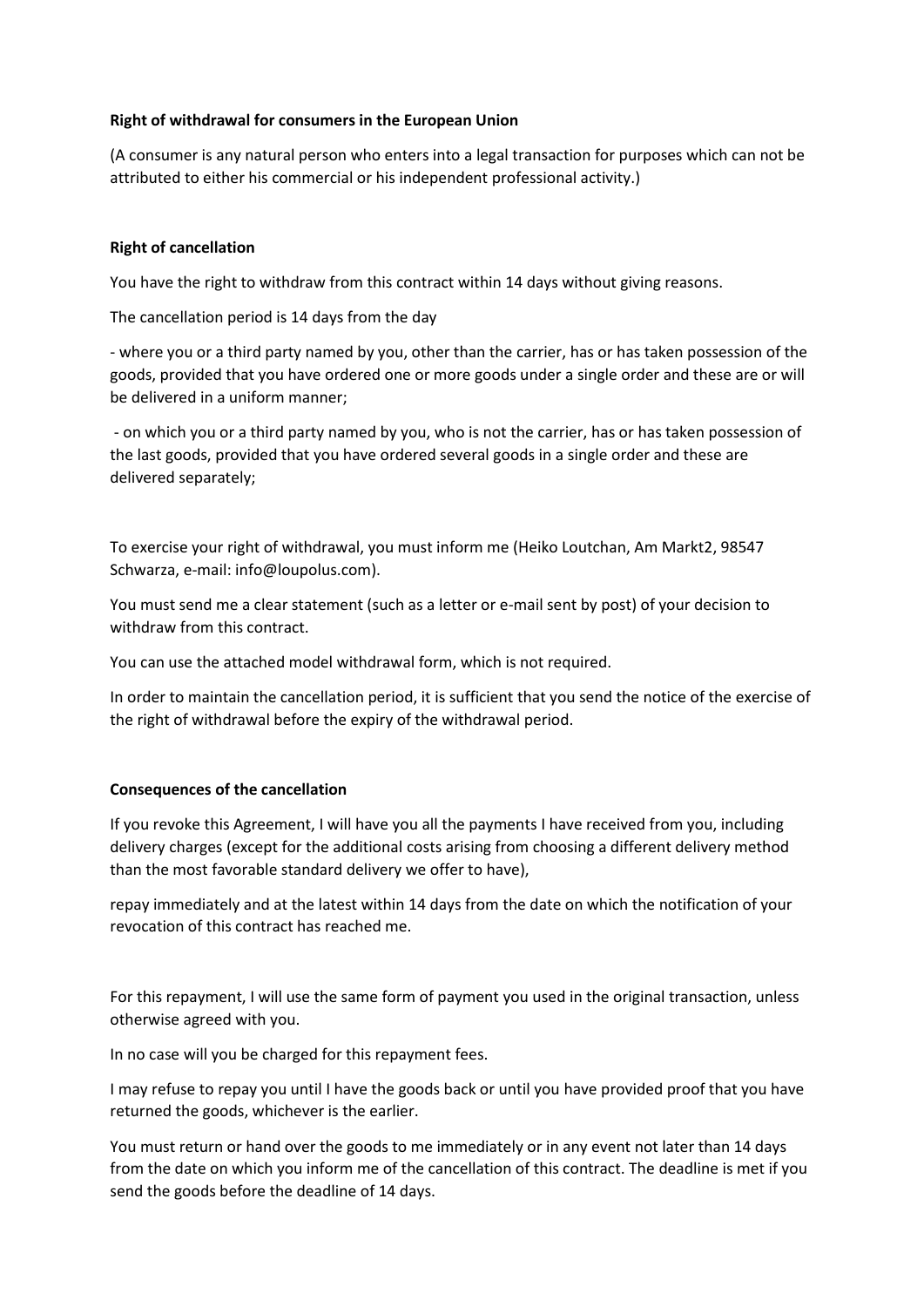You bear the immediate costs of returning the goods.

You only have to pay for a possible loss in value of the goods, if this loss of value is due to a handling that is not necessary for the examination of the nature, characteristics and functionality of the goods.

# **Exclusion or extinction reasons**

The right of withdrawal does not exist with contracts

- for the supply of goods which are not prefabricated and for the manufacture of which an individual selection or provision by the consumer is authoritative or which are clearly tailored to the personal needs of the consumer;

- for the delivery of goods that can spoil quickly or whose expiration date would be quickly exceeded;

- for the supply of alcoholic beverages, the price of which was agreed at the time of the conclusion of the contract, but which can be delivered no earlier than 30 days after conclusion of the contract and whose actual value depends on fluctuations in the market over which the entrepreneur has no influence;

- for the delivery of newspapers, periodicals or magazines with the exception of subscription contracts.

The right of revocation expires early in contracts

- for the delivery of sealed goods which, for reasons of health or hygiene, are not suitable for return if their seal has been removed after delivery;

- for the delivery of goods, if, due to their nature, they were inseparably mixed with other goods after delivery;

- for the delivery of sound or video recordings or computer software in a sealed package, if the seal has been removed after delivery.